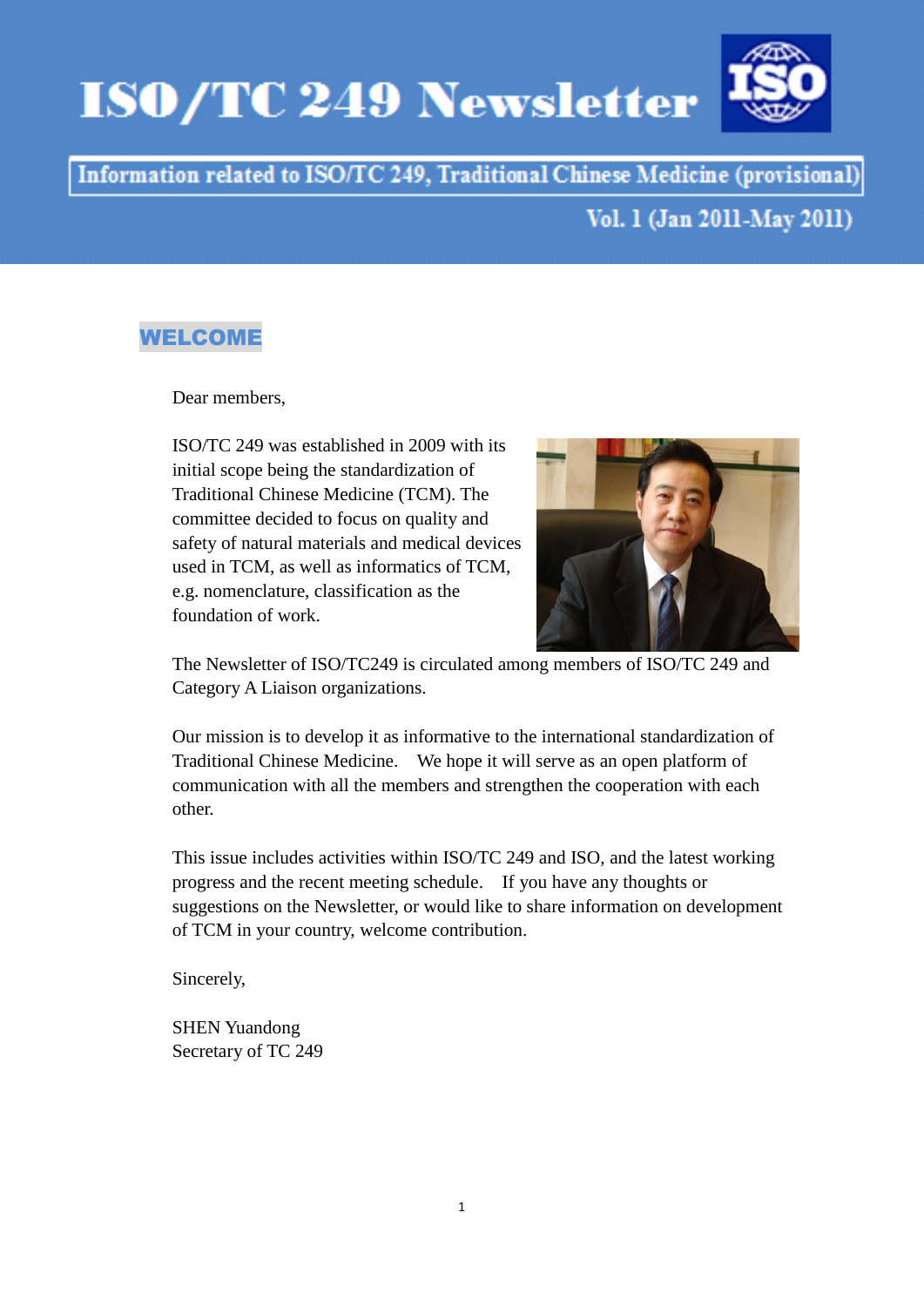## ACTIVITIES WITHIN ISO/TC 249 AND ISO

 **The second plenary meeting of TC249 held in the Hague, the Netherlands 02-04 May 2011**



The second plenary meeting of ISO/TC 249 was held in Hague, the Netherlands from 2nd to 4th May, 2011, which was hosted by Netherlands Standardization Institute (NEN). There are 84 delegates from 14 P-members and 4 liaison organizations attending this meeting. The main issues explored were:

- Business Plan
- NWIPs
- Establishment of Working Group
- Chairman Advisory Group

Dr. David GRAHAM, the chair of ISO/TC249 gave a presentation on outcomes of the Resolutions taken at the first plenary meeting in 2010. A work report during 2010-2011 was given by the Secretary of TC 249, Prof. SHEN Yuandong.

The three days' meeting came out to be indeed successful and fruitful in agreeing on a pathway of TC249 standardization work by setting up 5 WGs to develop the specificity in each area. Through the enthusiastic involvements and great contribution by members, we're firmly confident in the future standardization progress of TC249, which of course need more unified strategies of communication and coordination.

### **TC215 plenary meeting in Kuopio Finland 23-27 May 2011**

TC215 held its plenary meeting in Kuopio, Finland from May 23 to 27. Due to the proposal from TC 215 to set up a Joint Working Group (JWG) with TC 249, two representatives from TC 249 secretariat, Dr. SANG Zhen, assistant Secretary of TC249 and Ms. Shirley XU attended this meeting.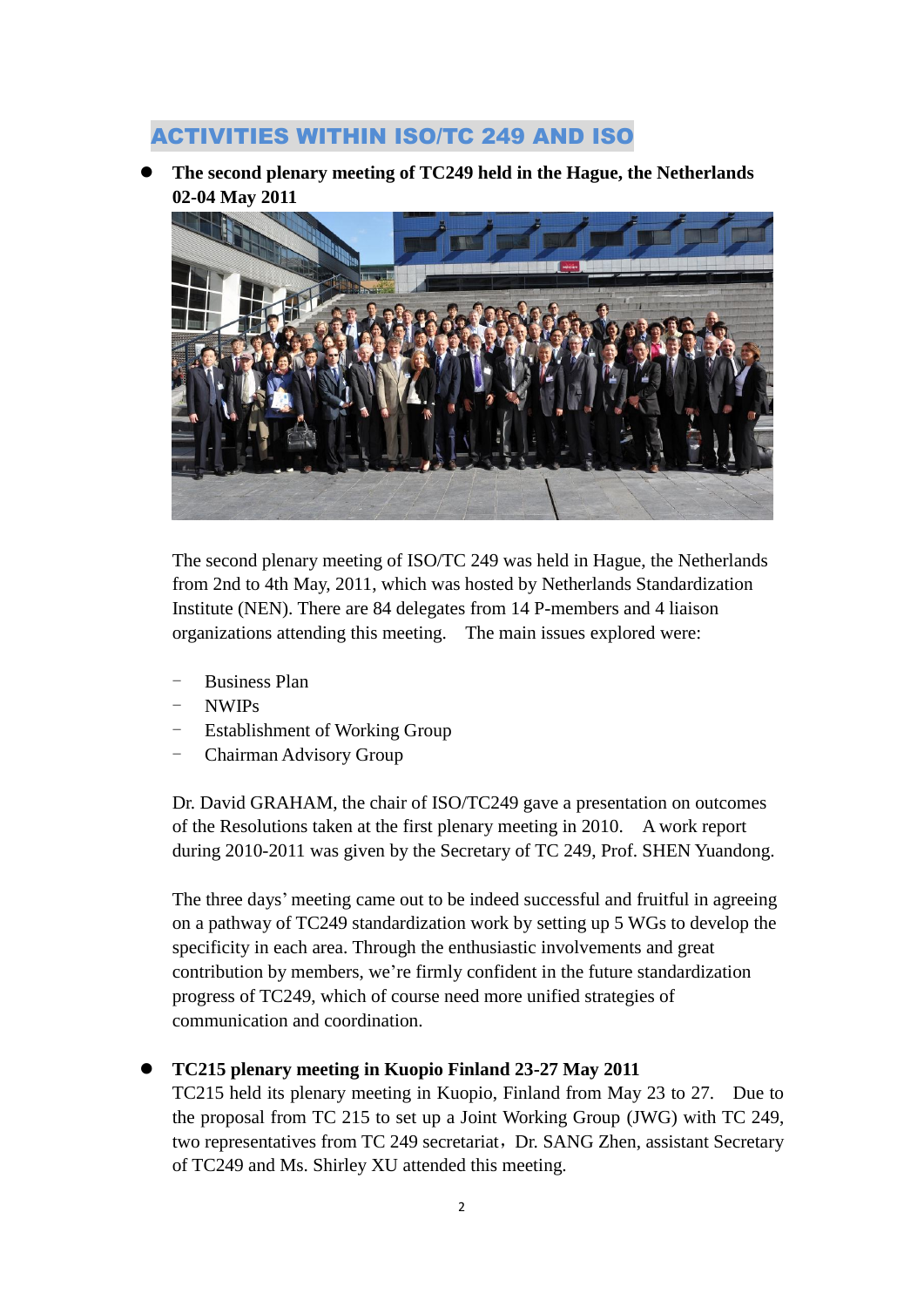The discussion to set up JWG between two secretariats was convened by Mr. Chute, the chair of TC215. The participants also include many observers from Japan, Korea, China, Australia, USA, etc…who involve with both TC's works and a representative from ISO/CS. After the intensive and thorough discussion, we reached consensus and resolved to establish one single Joint Working Group with multiple projects. It's decided to have co-convenors for this working group, one from TC 215 and the other, TC 249. It mainly works on explicit scopes in the area of informatics issues exclusive to TCM. In this case, both of the secretariat agreed to title this JWG with "Informatics of TCM''. For the working procedures in details need further discussion. TC 215 appointed Mr. Ted Klein on site as the contact for the time being to be responsible to communicate with TC 249 secretariat.

## THE LATEST PROGRESS

 **The Resolutions and Report of the second plenary meeting of TC249** The Resolutions of the second plenary meeting of TC249 (N19) has been posted to the TC website on May  $13<sup>th</sup>$ , 2011.

The Report of the second plenary meeting of TC249 (N20) has been submitted to TMB on May 20th, 2011.

#### **Chairman Advisory Group (CAG)**

The maximum number of members in the CAG is seven; the first five CAG members are confirmed as followings:

- Prof. Christopher ZASLAWSKI (Australia)
- Prof. CHEN Kaixian (China)
- Dr. Michael HAMMES (Germany)
- Prof. Yoshiharu MOTOO (Japan)
- Dr. Ramón Mar á CALDUCH (Spain)

According to the resolutions of the second plenary meeting, the two additional members will be nominated very soon.

#### **Business Plan**

The draft Business Plan has been circulated for national members input as the third round commenting which ends till June 18th. The new version will then be submitted to TMB for formal approval.

The BP will evolve as the work of TC 249 develops and it will be reviewed at each plenary meeting.

## **NWIPs ISO/TC249 N13 NWIP Standardization on seed and seedling standards of**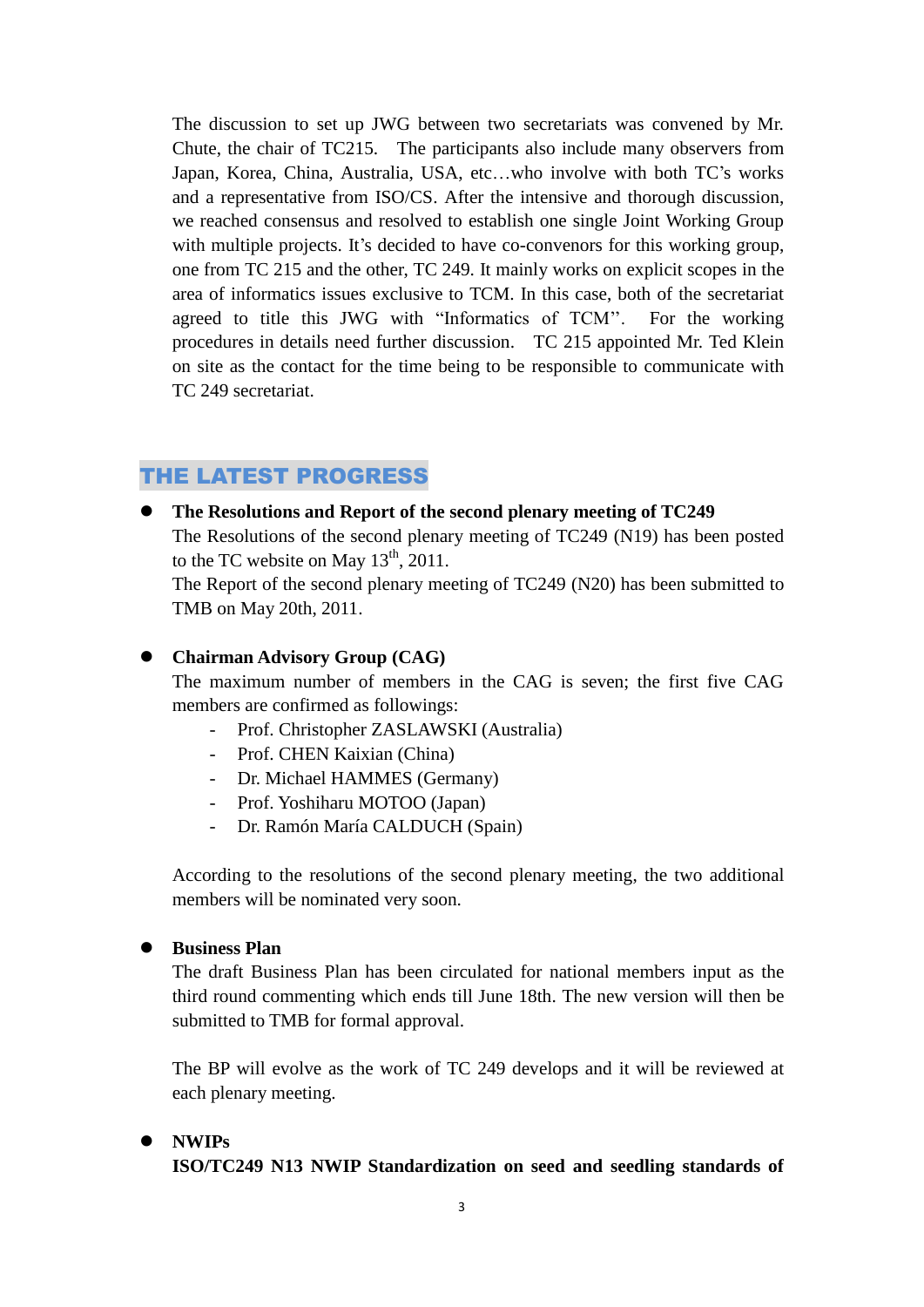#### **ginseng**

The NWIP on ginseng seeds and seedlings will be assigned to the working group of raw materials. In the second plenary meeting, it was resolved that the ballot on NWIP 13 would continue but the period would be extended by one month to allow time for the NWIP to be edited for clarification. The new version  $(N21)$ has been posted to TC website on June  $6<sup>th</sup>$ , 2011.

#### **End of vote: 2011-06-24**

#### **ISO/TC249 N14 NWIPAcupuncture Needles**

The ballot on NWIP 14 will be extended to give sufficient time for the revision of the NWIP. China takes the responsibility for the revision of the circulated NWIP on acupuncture needles with regards to the recommendations of the second plenary meeting.

**End of vote: 2011-07-08**

#### **NWIP Quality and safety of manufactured products**

A NWIP on quality and safety of manufactured products shall be developed by Germany based on the task force's former work and be assigned to the working group of manufactured products.

## **ISO/TC249 N11 NWIP International Standard Chinese-English Basic Nomenclature of Traditional Chinese Medicine**

It was resolved to develop a revision of NWIP N11 in cooperation with ISO TC 215 and WHO.

#### **Working Group (WG)**

In the second plenary meeting of TC 249, it was resolved that the existing Task force on Quality and Safety is to be dissolved and five working groups were established as followings:

- TC 249/WG 1 Quality and safety of raw materials used in TCM
- TC 249/WG 2 Quality and safety of manufactured TCM products
- TC 249/WG 3 Quality and safety of acupuncture needles
- TC 249/WG 4 Quality and safety of TCM medical devices other than acupuncture needles
- TC 249/WG 5 Informatics of TCM

To be noted, the first meeting of the working group shall be convened within 3 months. The convenor still need to be nominated by the national body to which WG has been allocated and WGs remain open to all P-members and A-liaison organizations to nominate experts before June 17th, 2011.